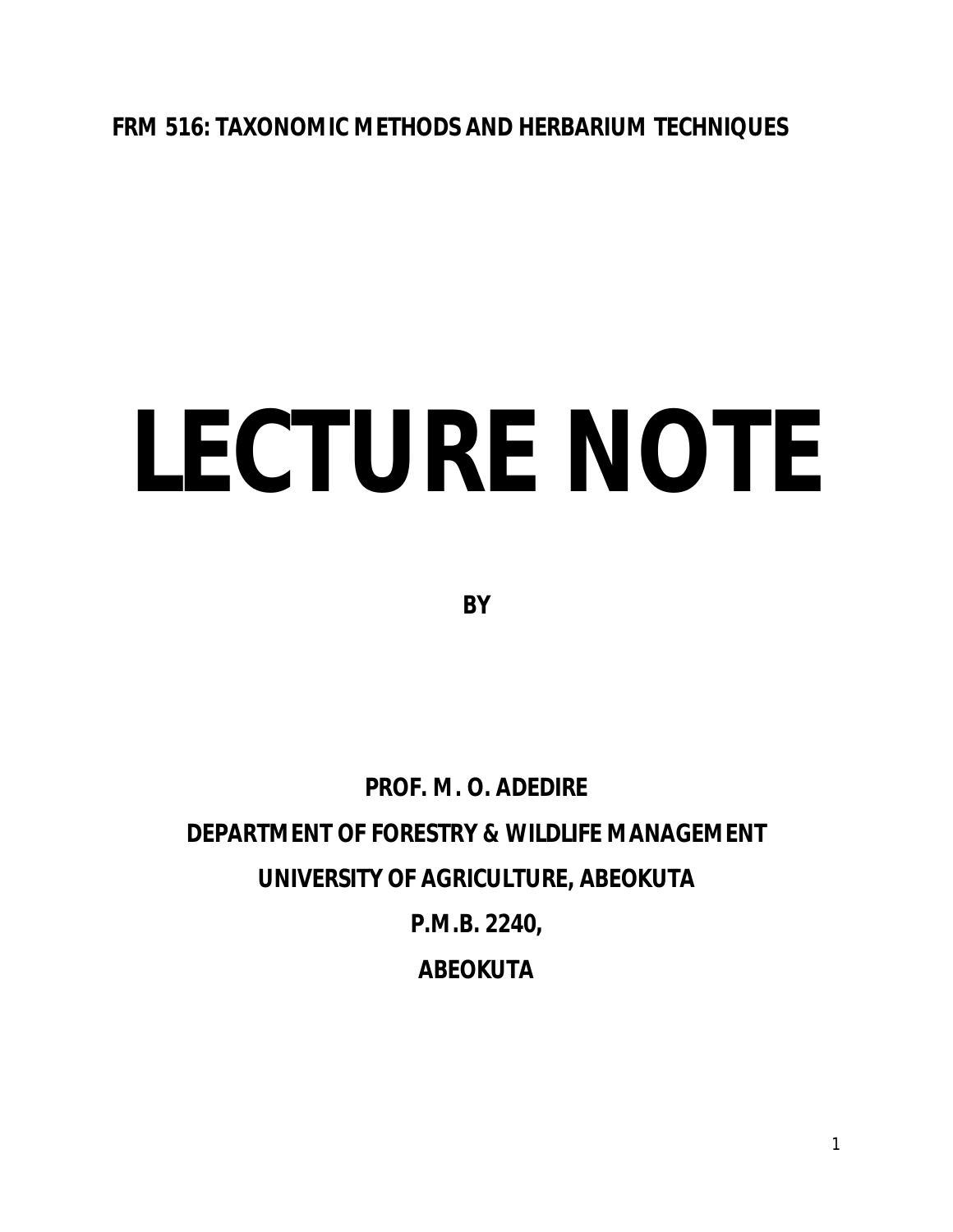**What is Plant Taxonomy?** – Plant taxonomy or systematic botany is a science that deals with IDENTIFICATION, DESCRIPTION, NOMENCLATURE (naming) of plants, and their CLASSIFICATION into different groups according to their resemblances and differences, mainly in their morphological characteristics.

#### **Meaning of the key words in the definition**

IDENTIFICATION - This is what one does when keying out an unknown, when determining the kind of plant by comparing it with a plant of known identity; or with a description of such a plant. Identification may be accomplished by the aid of books or papers on the subject (such as manuals, florals, monographs or revisions) or by direct comparision with plants of known identity (such as living plants in collection or pressed and dried herbarium specimens). Identification is quite different from nomenclature; it has nothing to do with the correct name of the plant or determining that name. Technology is presently available for the use of computers to aid in identification.

DESCRIPTION- This is the listing of features or characteristics of a plant. Each plant name is accompanied by a description.

NOMENCLATURE- This is a function of taxonomy which deals with the correct naming of plant that has been identified and classified. Taxonomy tells how to go about the determination of what name is correct whether a particular name is only a synonym or whether it has no standing at all. Botanical nomenclature is concerned with the Latin or scientific names of plants. CLASSIFICATION- This is the placing of a plant or group of plants in categories according to a particular system and in conformity with a nomenclatural system e.g. classification into trees, shrubs, or herbs.

There is no agreement or etymological basis for the distinction between **systematics** and **taxonomy,**therefore these two terms could be used interchangeably.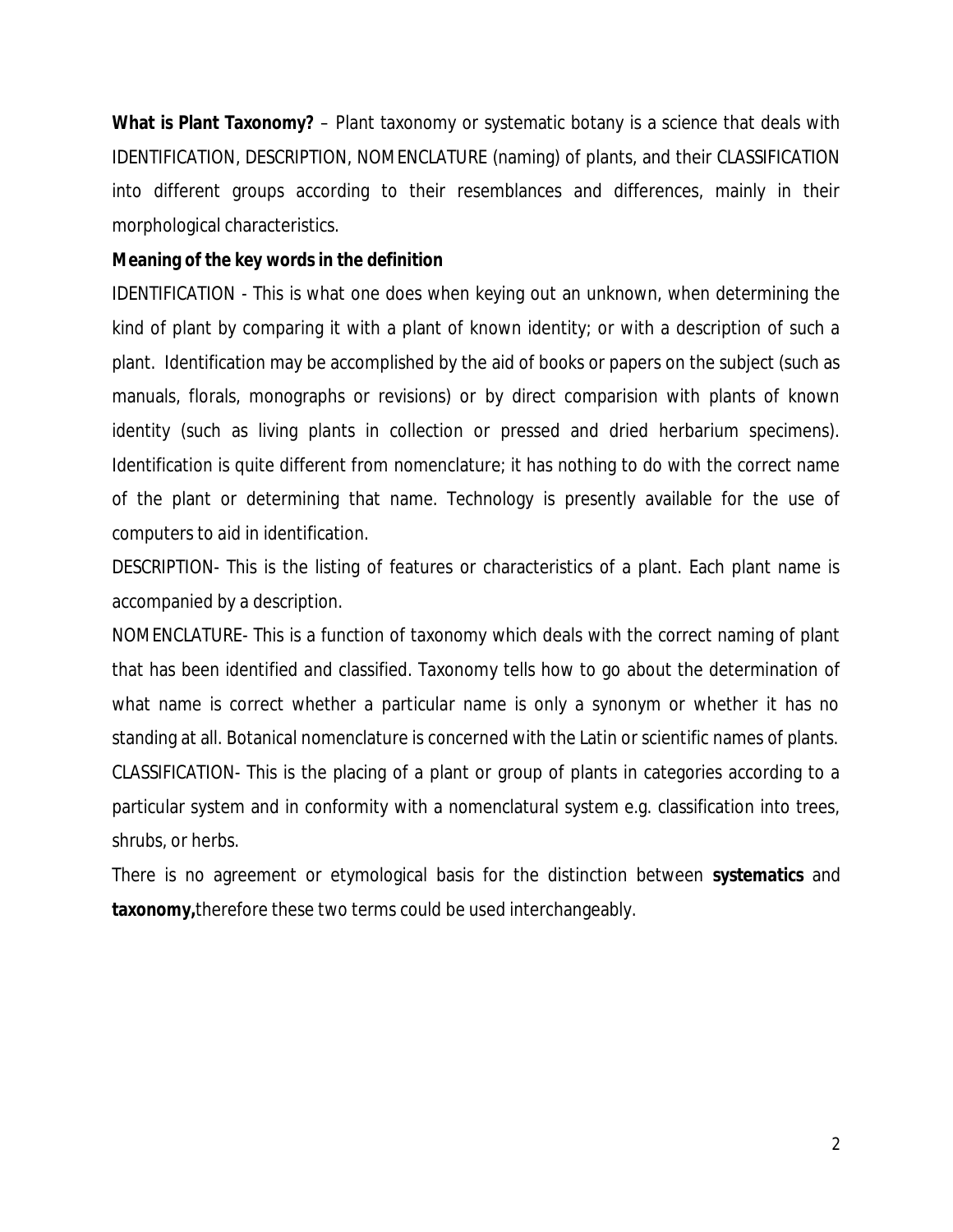# **THE OBJECTIVES OF TAXONOMY**

Plant taxonomy has **four**objectives:

- 1. To inventory the world's flora. The term flora refers either to the plants growing in a particular geographic area or to a systematic listing or description of those plants.
- 2. To provide a method for identification and communication.
- 3. To produce a coherent and universal system of classification.
- 4. To demonstrate the evolutionary implications of plant diversity.

# **IMPORTANCE OF PLANT TAXONOMY**

- 1. Plant taxonomy is the basis for co-ordinating in all branches of botany as well as forestry which involve identity of species .e.g. morphology, physiology etc are comparable only
- 2. after identification, nomenclature and classification.
- 3. It provides a classification which as far as possible expresses the natural relationship of the plants.
- 4. It provides a convenient method of identification and communication.
- 5. It is a means to detecting evolution at work.
- 6. It provides an accounting of the kinds growing on the earth. It demonstrates the great diversity of plants in nature and their relationship.
- 7. It is an aid to evaluating the raw materials requisite to allied activities such as forestry, medicinal work, horticultural pursuits and biological industries.

# **CLASSIFICATION**

This is the placing of a plant or group of plants in categories according to a particular system and in conformity with a nomenclatural system.

# AIM OF CLASSIFICATION

- 1. In addition to expressing relationships based upon common features, classification serves as a filing and information retrieval system.
- 2. The ultimate object of classification is to arrange plants in such a way as to give us an idea about their phylogenetic relationships i.e. the sequence of their origin and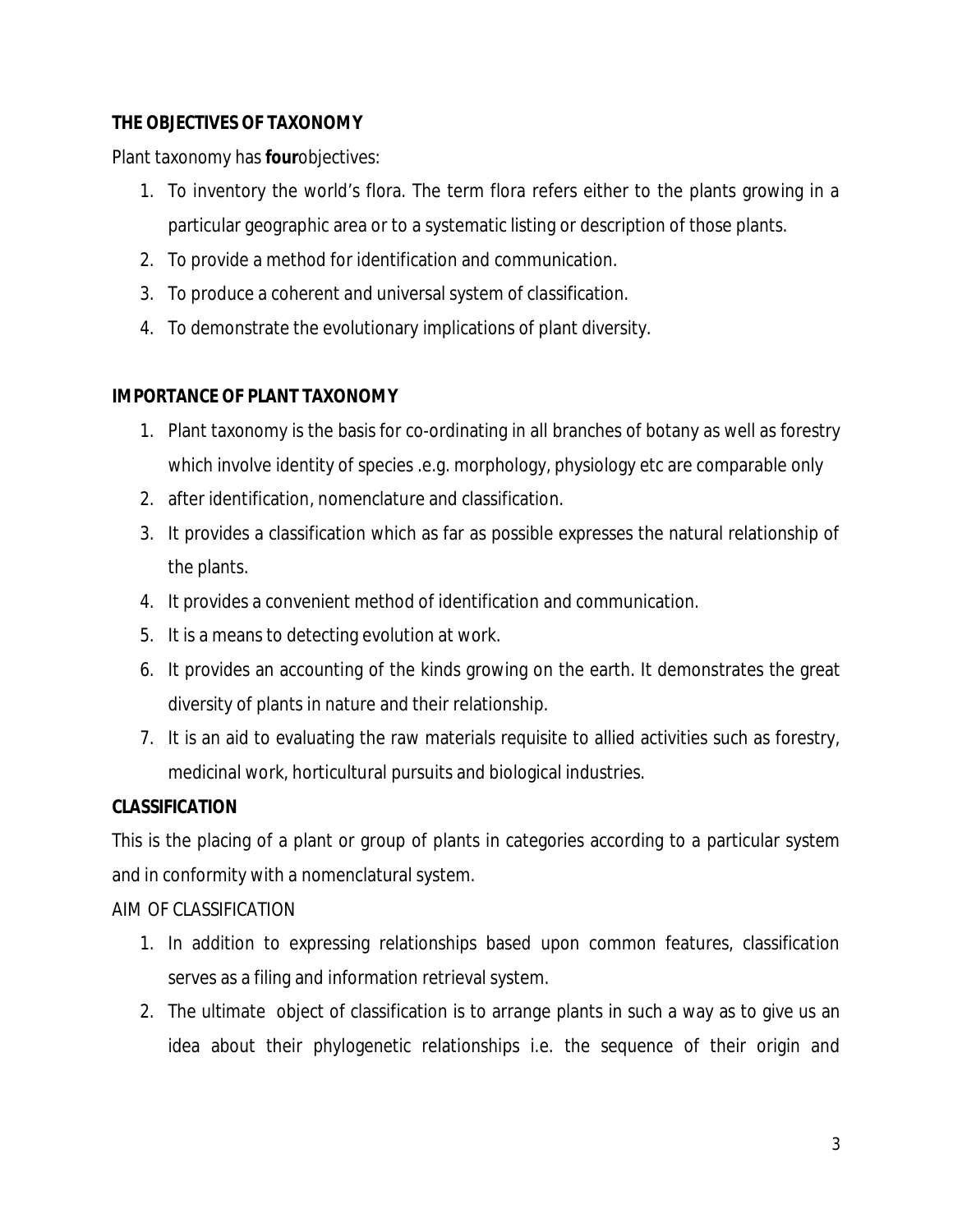evolution from simpler, earlier and more primitive types to more complex; more recent and more advanced types in different periods of the earth.

#### **UNITS OF CLASSIFICATION**

A taxon (pl. taxa ) is a convenient term which is applied to any taxonomic group at any rank . e.g. species, genus or family.

A unit of classification is a coherent group of like individuals called SPECIES. Following the development of natural system of classification a number of natural units evolved. These include the Species, Genus, Family, Order, Class, Variation, Sub-class, Division of sub-class etc.

SPECIES –is the basic unit of classification. A species is a group of individuals (plants or animals) having a very close resemblance with one another structurally and functionally.

GENUS – One or several related species make up a genus (pl. Genera) e.g. *Piliostigma reticulum, Piliostigmathonningii, Miliciaexcelsa, Khayasenegalensis, Adansoniadigitata,* etc. The first names are the generic names while the second names are the species names or the specific epithet. A genus is often recognizable by one or more characters of gross morphology. In delimiting a genus, two important requirements that should be taken into consideration are:

- 1. That of showing natural affinities
- 2. That of aiding correct identification.

FAMILY – is the largest category commonly encountered in routine taxonomic work. It is usually a readily recognized taxon composed of one or more genera with obvious relationships e.g. Caesalpinaceae family comprises many genera e.g. *Piliostigma, Bauhinia* etc. Genera of a Family show general structural resemblances to one another mainly in their floral organs.

ORDERS – are aggregated into successively higher groups on the bases of a few fundamental morphological characters common to the members of each category. This higher groups include the Class, Sub-class, Division, Sub-division and finally the Kingdom.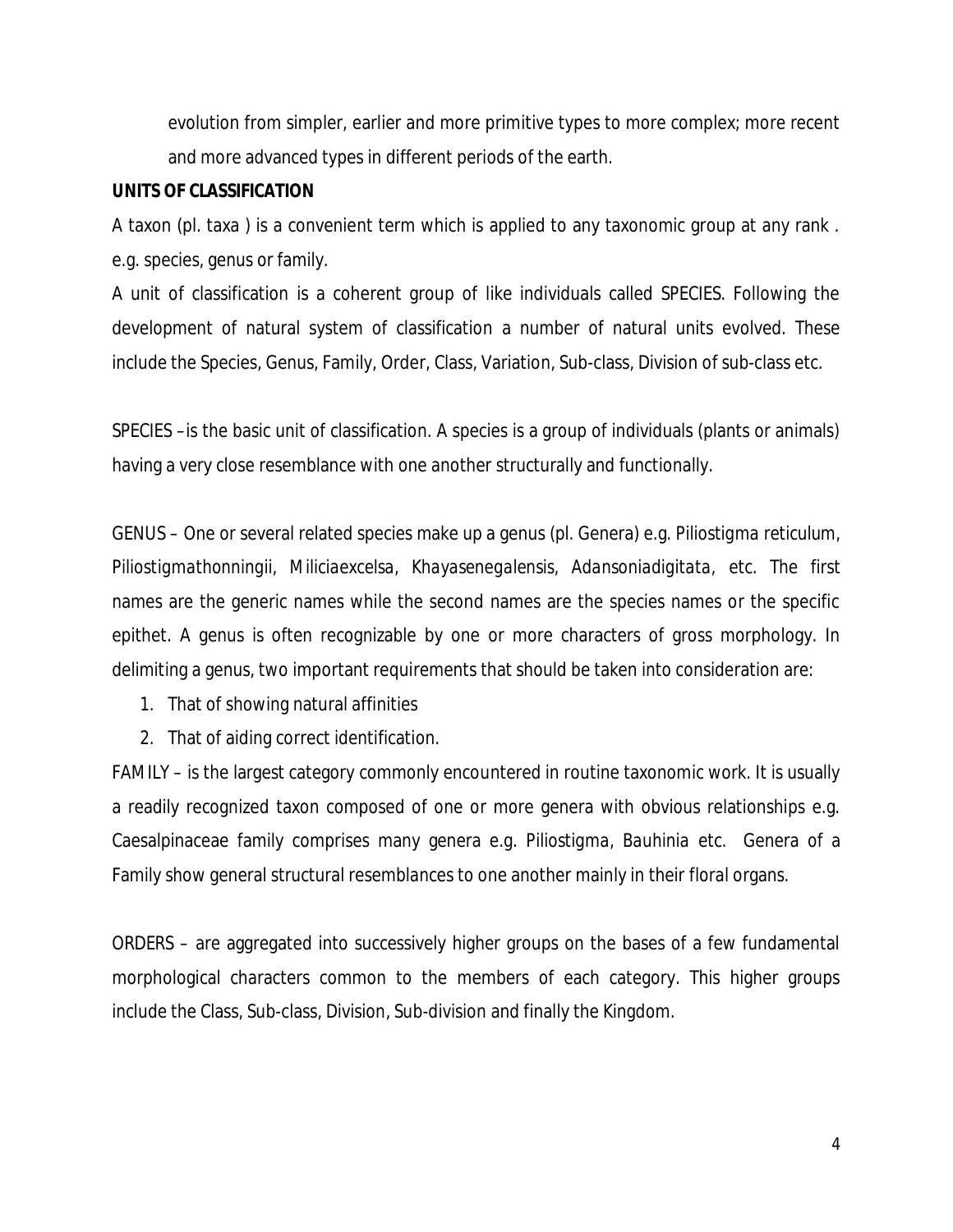#### DIAGRAM

Names of genera are nouns from any source whatsoever. It may be masculine, feminine or neutral in gender; and in Latin or Latinized derivatives from Greek. A species name is composed of two words, - generic name, and the specific epithet known as binary name or binomial. Subunits occur below the species, these are referred to as intraspecific units of classification. These are sub-species (S sp) varietas (var), the forma (*f* ), the clone (cl).

A **sub-species** may be defined as one whose evolutionary development has not progressed to the extent of its being markedly and consistently distinct from its parent species.

A **varietas**is a unit of subordinate to sub-species.

A **forma** is a minor variant (one whose minor variation is perhaps often caused by a single gene difference or distinguish by a single character) of a speciesw or higher intraspecific unit. **Clone** is a vegetative propagule.

#### **SYSTEMS OF CLASSIFICATION**

Classification may again be defined as an arrangement of plants into an orderly sequence. Plant classification follows a system of arrangement set forth by a specialist in matters of **phylogeny**. Up to the present day**;** the system of classification is based on the form of plants – whether trees, shrubs or herbs or the numerical distribution of parts of the flowers – number of stamens, pistils, ovary or real phylogenetic relationships. Not less than 50 different systems have been proposed with three holding position of dominance. These are:

- 1. Artificial system;
- 2. Natural system and
- 3. Phylogenetic system.
- 1. **Artificial system-** was originated by Carolus Linnaeus (between 1707 1778). In this system; all flowering plants were sub-divided among 23 Classes. The first ten contain those plants with 1, 2, 3, 4 up to 10 stamens. Other classes were those with didynamous, tetradynamous, monodelphous, syngenesious. The system is artificial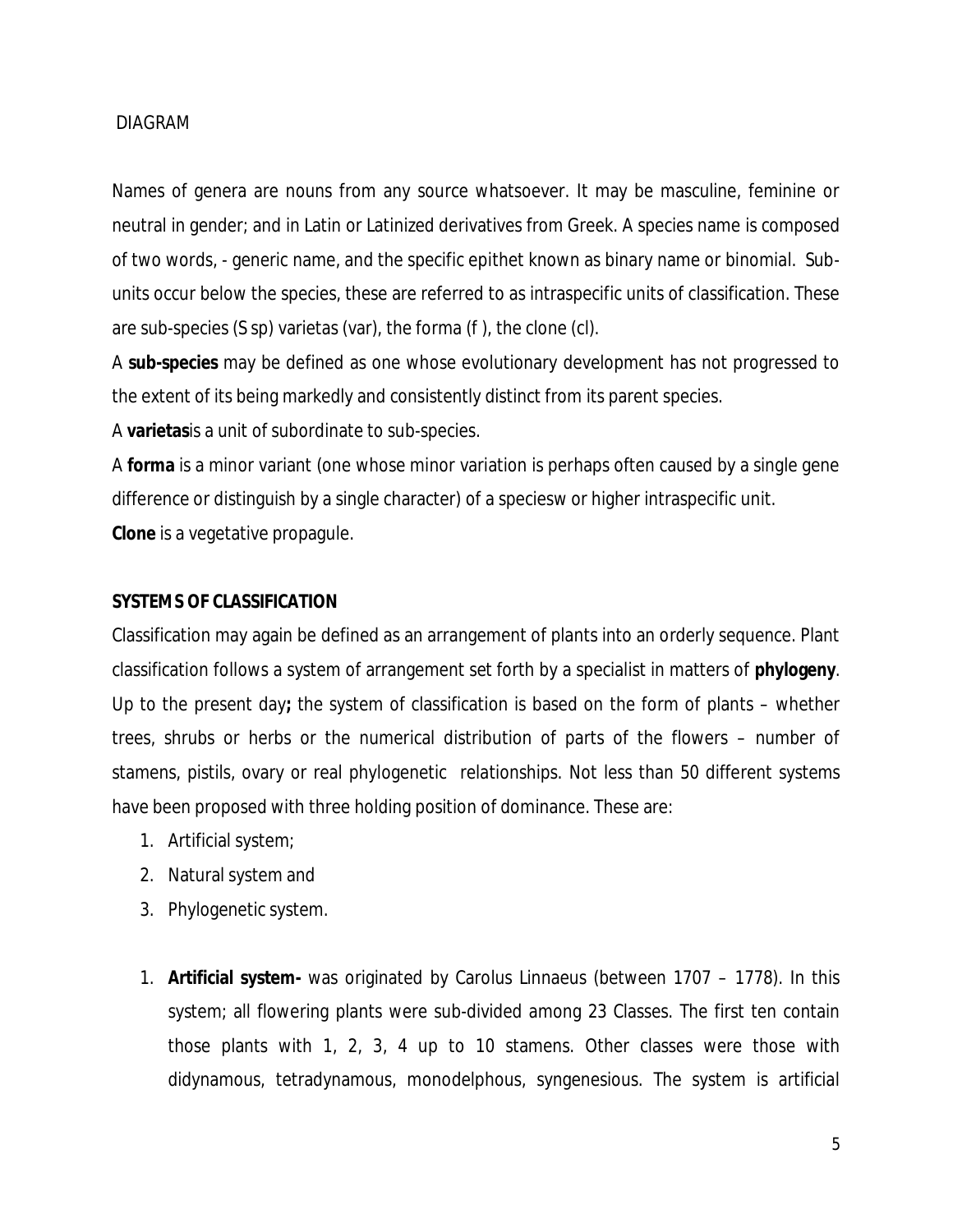because it does not bring related genera and often; related species are not brought together.

- 2. **Natural system –** was originated by two French Botanists Bernard de Jussien and Antoine Laurent de Jussien (1699 – 1766 and 1748 – 1836 respectively). The system was based on the natural characters such as ovary position, fussion of floral parts and types of ovule arrangement. The system brings together the related taxa.
- 3. **Phylogenetic system –** This is a system based on Darwin's theory of evolution and descent. It is believed now that existing forms of life are products of evolutionary processes and in combination of characters and the result of gene exchange and others of rotation.

Other systems are the modifications of the above named systems.

# **PLANT NOMENCLATURE**

The assignment of names to plants is called **plant nomenclature.** The International Code of Botanical Nomenclature has provided series of ranks of taxa. The Code, in effect, defines the categories only by listing their sequence. It may not be necessary to use all the categories provided by the Code for a small Order, Family or Genus, but the sequence of categories must not change. However, certain categories (i.e. species, genus, family) are essential if nomenclature is to function. The categories commonly used in the flowering plants are the Class, Sub-class, Order, Family, Genus, Species, and sometimes either Subspecies or Variety or even sometimes both. Categories such as Sub-family, tribe, Subgenus, Section and so on may be used and are frequently necessary in large and complex groups. In actual practice, species are grouped into genera and genera into families and so on through the sequence of categories. Each rank in turn is more inclusive than the lower categories. This categorization gives order and accessibility to the classification of plants and provides a meaningful system of information input or retrieval. The principles adopted in plant nomenclature provide that botanical progress is predicated on a universally accepted system of nomenclature that has for its objectives the following: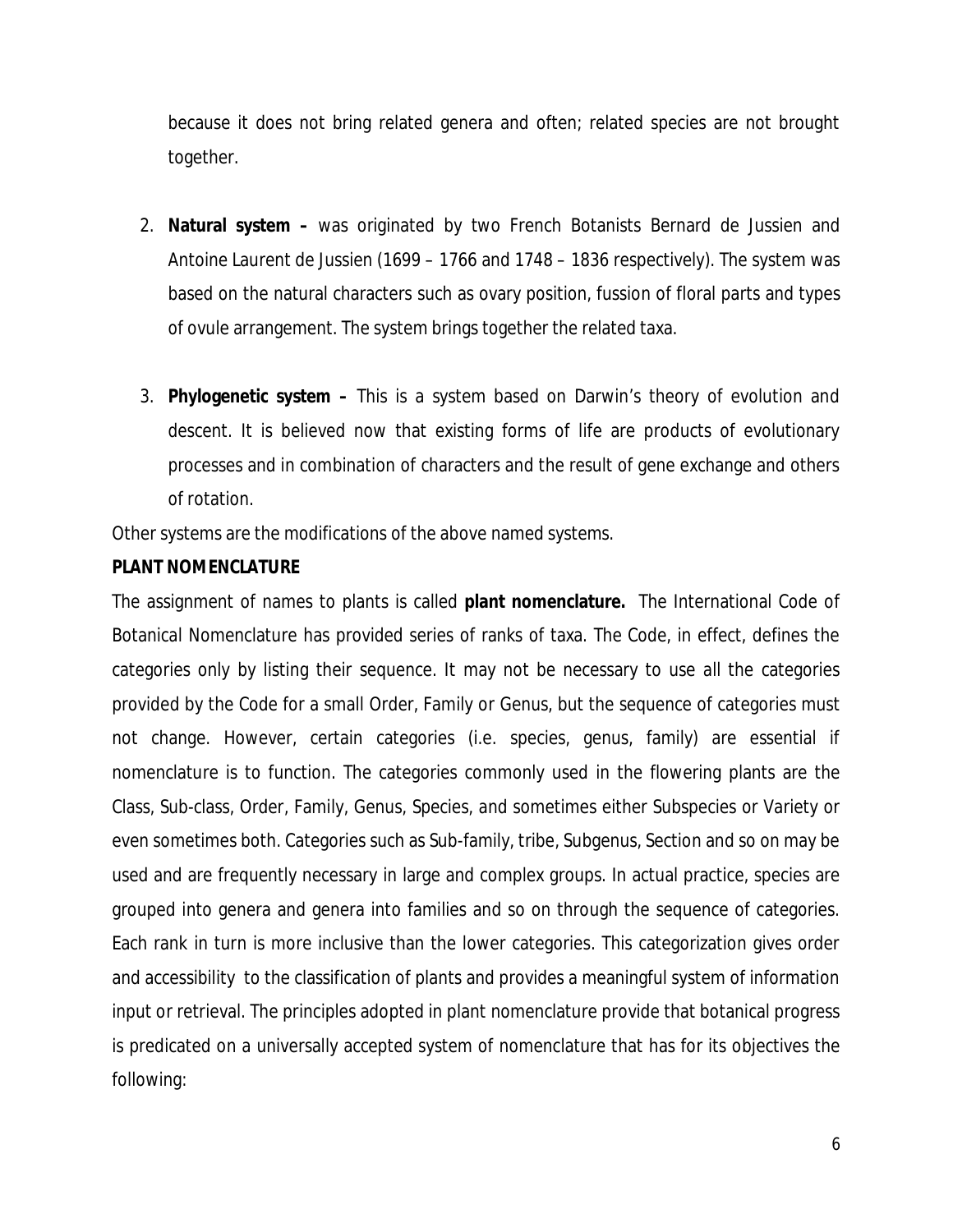- 1. Fixity of names,
- 2. Nomenclatural clarity,
- 3. Freedom from ambiquity and
- 4. Avoidance of useless creation of names.

The scientific name of plant is its Latin name i.e. a name taken from Latin words or a name Latinized. The name of a species is binary combination consisting of the name of the genus. e.g. *Nauclea* then followed by the single specific epithet as *diderrichii* or *latifolia*. The generic name begins with capital letter while the specific name begins with small letter except where it signifies the name of a person. The scientific name of a species is undelined e.g. Khayagrandifoliola or typed in italics without underlining, if word processing packages are used. Thescientific name is usually followed by the name of the first person to describe and name the species. Such a person is referred to as the author or authority. If a name is changed the original author's name is put in parenthesis or bracket, then write the new name.

Family names ending with –aceae are based upon generic names; for example, Brassica is the base of Brassicaceae.

# **FIELD CHARACTERS IN TREE IDENTIFICATION**

Leaves, stems, roots and the reproductive parts are of great importance in tree identification. Generally, leaves provide more xters for identification purposes than all other vegetative parts. The descriptive value of leaves is found in the xtersof :

- 1. The leaf structure
- 2. Type of leave
- 3. Arrangement of leaves on the stem
- 4. The shape or form of the leaf/leaflet
- 5. Tips and margins of leaves
- 6. Vestiture the covering (hairy/glabrous)
- 7. The leaf bases
- 8. Testure
- **1. STRUCTURE OF LEAVES**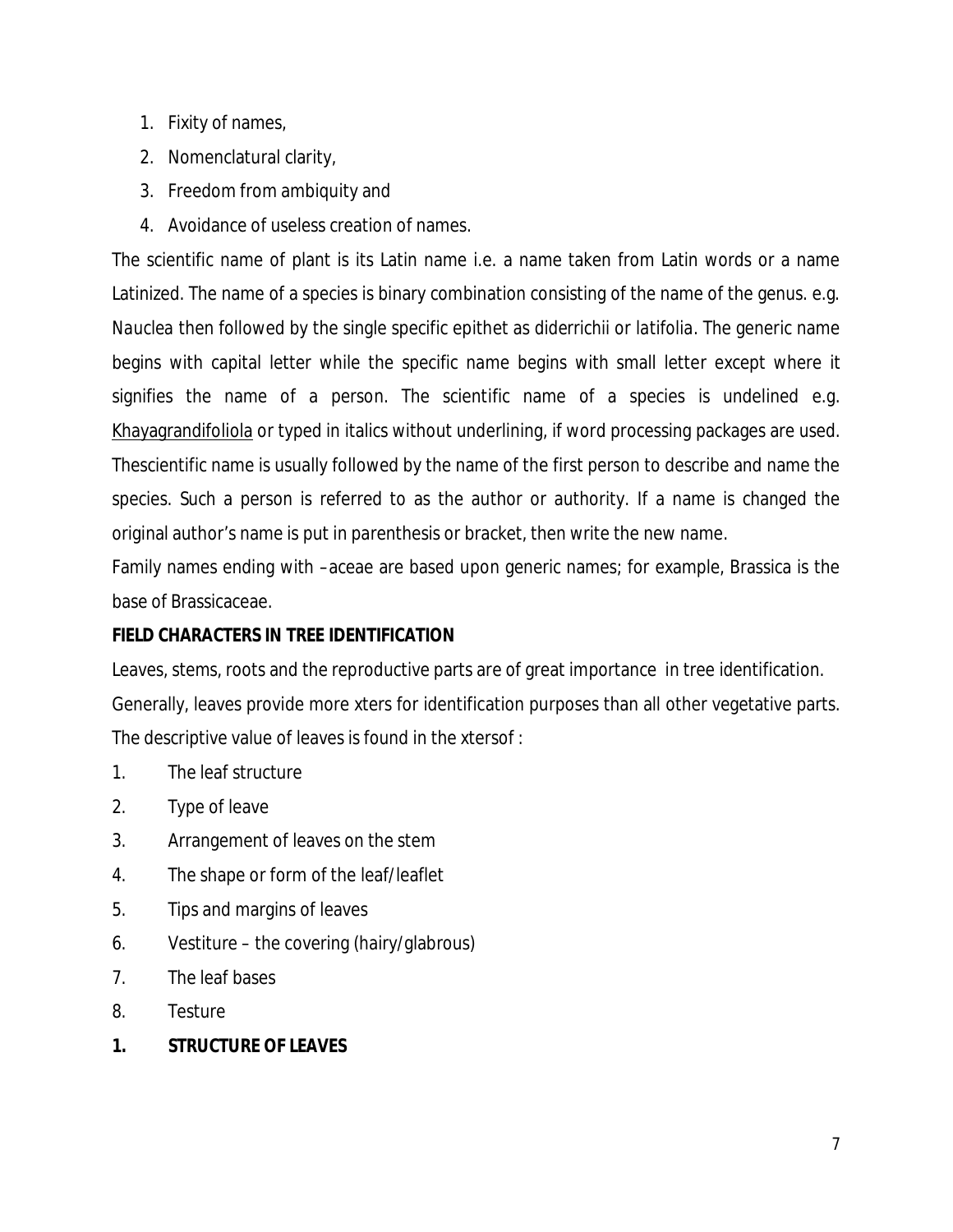Basically, a leaf consists of a blade and its petiole. When petiole is absent the leaf is termed sessile. There is often a small earlike appendage at each side of the leaf base named stipule. In a compound leaf, each apparent blade is called a leaflet. The stalk of each leaflet is called a Petiole and the earlike appendage of each leaflet is called stipule.

# 2. **TYPES OF LEAF**



A simple leaf is one that is not divided into leaflets.

A compound leaf is one that is divided into many leaflets. The leaflets have no leaf or flower bud. Compound leaf may be pinnate or palmate. Palmately compound leaf is one with leaflets radiating from a common point e.g. cassava, *Vitexdoniana*.

Pinnately compound leaf is one with the leaflets arranged along the sides of an elongated midrib. The leaf may be once pinnate, twice pinnate or thrice pinnate. In these cases it means the leaflets are further divided.

Compound leaves also have difference types of leaf arrangements namely:- Trifoliate, paripinmate, imparipinnate, Biprinnate and digitate.

1. Trifoliate 2. Paripinnate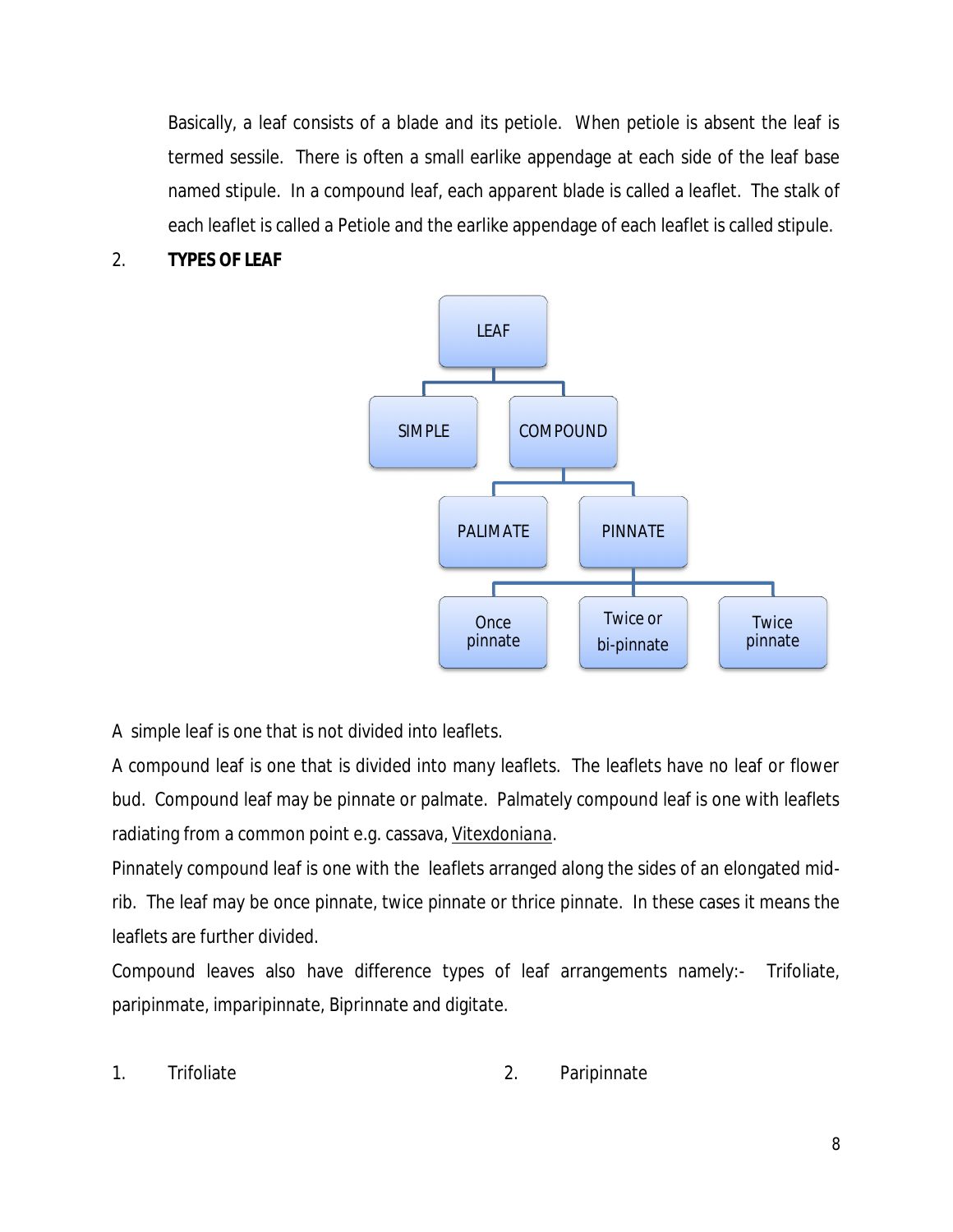#### 3. Imparipinnate 4. Bipinnate

Bipinnate leaves are those in which each pinnate leaflet is itself divided into pinnate leaflets i.e. (Twice pinnate).

5. Digitate:-Digitate leaves are those in which leaflets radiate out from the end of the stalk, like the fingers of a hand.

Thrice pinnate leaves are sometimes called bi-compound leaves. i.e bi-compound leaves are formed when a common stalk develops from the common stalk of the compound leaf/leaves.

# **3. LEAF ARRANGEMENT (PHYLLOTAXY)**

There are difference types of phyllotaxy. The object of the various modes in which the leaves are arranged on the stem is to avoid shading one another so that the leaves may get maximum amount of sunlight to perform their normal functions, such as manufacturing.

Three major types of phyllotaxy are observed in plants.

- 1. Alternate/spiral
- 2. Opposite
- 3. Whorled

These three types of phyllotaxy are common with simple leaves.

- 1. Alternate/Spiral:- This occurs when a single leaf arises at each mode in an alternate form e.g. tobacco, sum flower etc.
- 2. Opposite:- When two leaves arise at each node standing opposite each other. In opposite phyllotary, at time a pair of leaves may stand at right angle to the next upper or lower pair. Such an arrangement is called DECUSSATE phyllotaxy e.g. *Psidiumgaugajava (guava).* Sometimes, however, a pair leaves is seen to stand directly over the lower pair in the same plane. Such as arrangement of leaves is said to be superposed.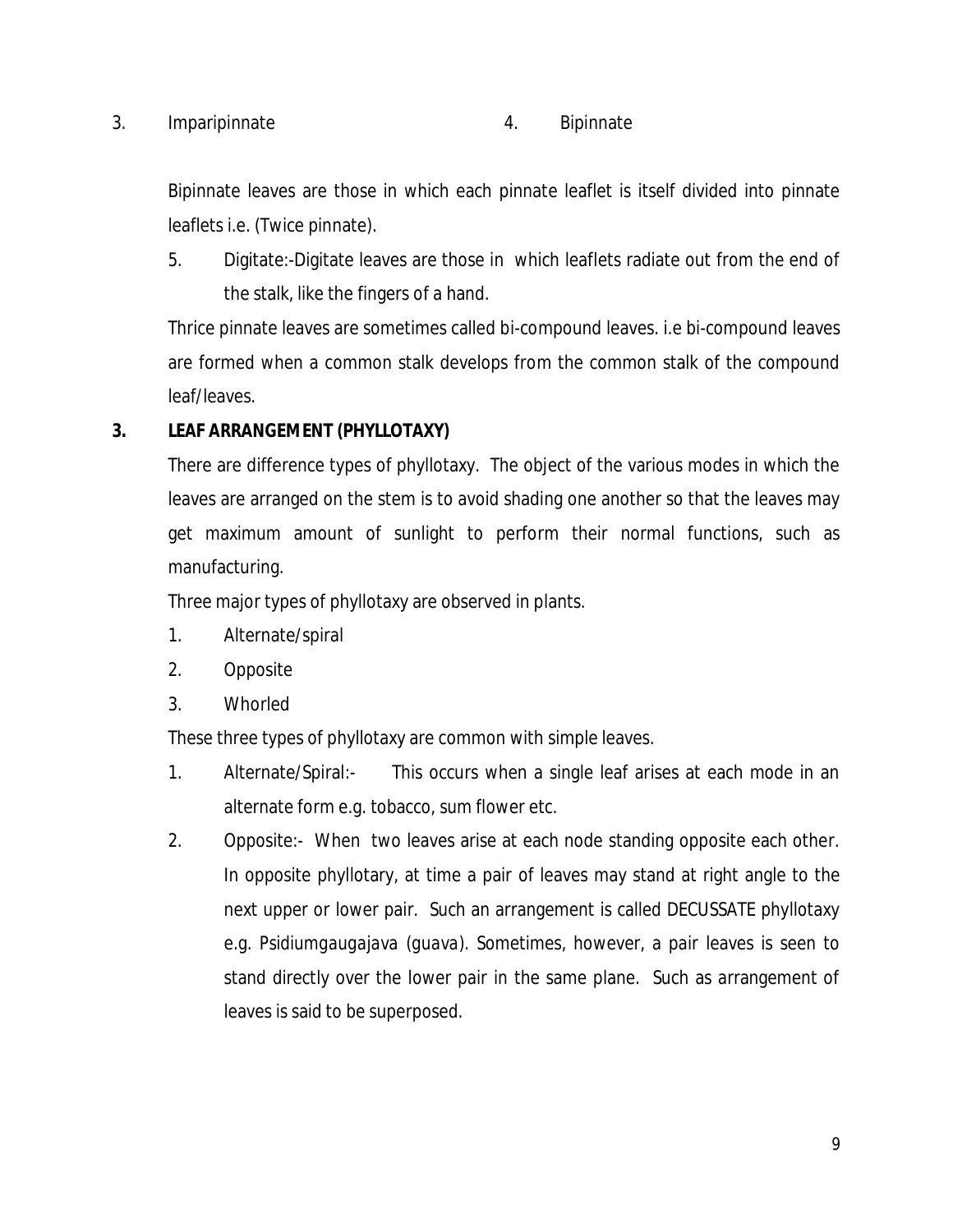#### **LEAF FORMS**

Botanists have assigned certain geometrical terms as elliptic, oblong, acute etc to leaf forms in order to give precision where exactness and conformance to definition may not exist. While some leaf forms are equivalents of these terms others approach equivalents and more represent intermediates. To this latter class (intermediate class), hyphenated combination of the terms are applied. Among the various if forms are:-

- 1. Linear:- e.g. grasses :- Long and narrow, flattened, the sides parallel or almost parallel.
- 2. Acicular:- Long, narrow and cylindrical if i.e. needle-shaped as in pimes leaves very slender and usually round in cross-section.
- 3. Lanceolate:- The shape is like that of a lance. The if is lanceolate e.g. bamboo if Mangiferaindicaetc such leaves taper at both ends.
- 4. Ovate:- Ovate leaves are shaped in such a way that the lower half is bigger than the upper half i.e an egg-shaped if, broadest below the middle e.g. hibiscus leaf.
- 5. Oval or Elliptical:- A leaf that is shaped in such a way that there is little or no difference between its lower and upper leaves. Such a leaf is said to be oval or elliptical i.e. it has more or less the shape of an ellipse.
- 6. Oblong:- When the blade is wide and long, with the 2 margins running straight up e.g. banana.
- 7. Obligue:- Two halves of a leaf unequal e.g. Azadirachtaindica.
- 8. Obovate:- Inversely egg-shaped leaf.
- 9. Cordate:- Heart-shaped as in betel.
- 10. Obcordate:- Inversely heart-shaped.
- 11. Round or Orbicular:- Circular blade as in lotus.
- 12. Spathulate:- When the shape is like that of a spatula, i.e. broad and somewhat rounded at the top and narrower towards the base, as in sundew (Drosera).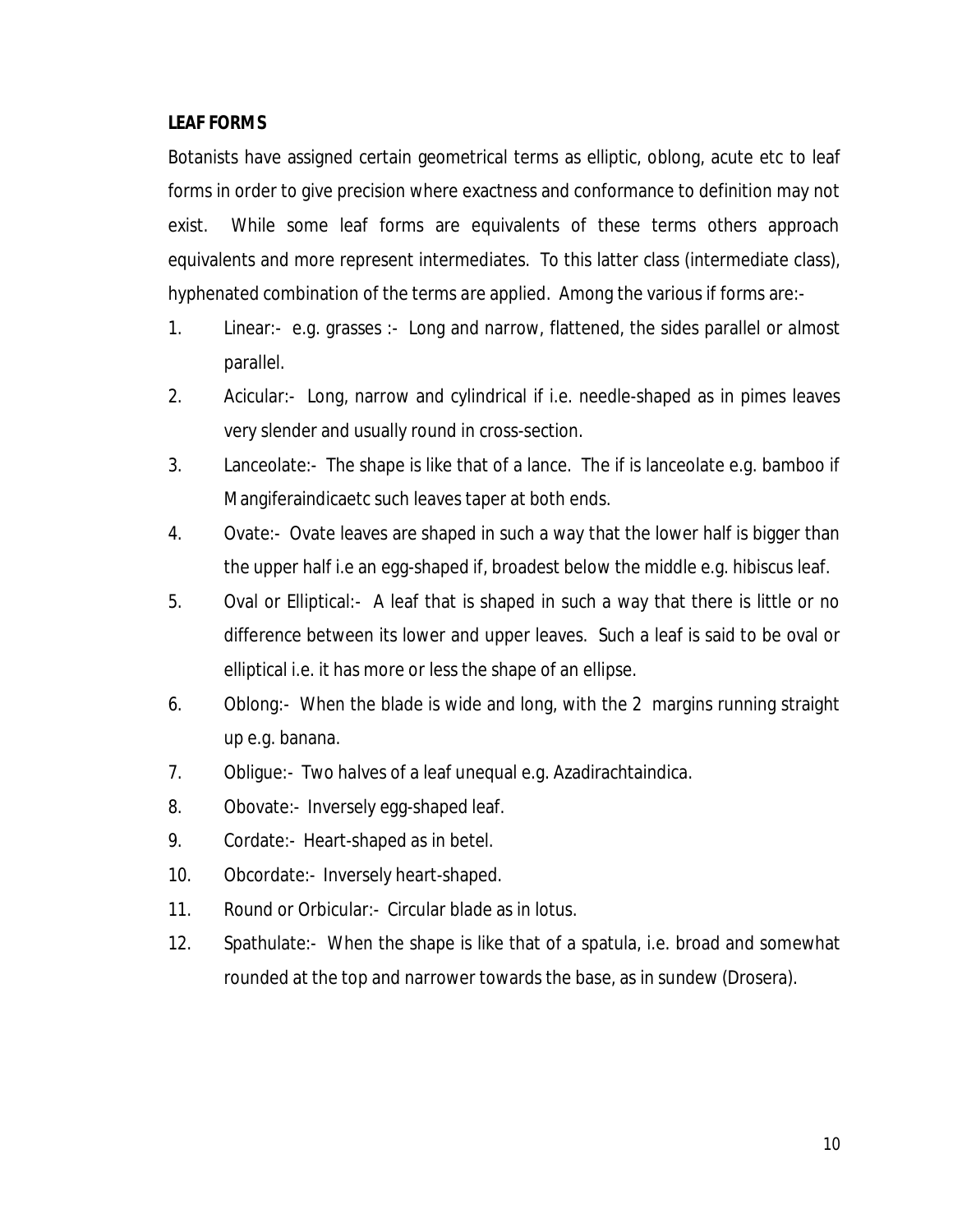# 5. **LEAF APEX**

Leaf apex is the terminal end of the leaf fartherest from the point of attachment of the leaf. Among the several variations are:

- 1. Filligorm and curling as in tendril.
- 2. Acuminate:- Sharp apex of a leaf. If its always pointed.
- 3. Acute:- Ending in a point with straight sides.
- 4. Cordate;- Tail-like appendage as tip or apex.
- 5. Round/Obtuse:- Round apex.
- 6. Retuse:- Shallow notch e.g. Water lettuce.
- 7. Emarginate:- Deep notch e.g. Bauchinia

# **6. LEAF BASES**

Leaf bases refer to the end of the blade nearest to the point of attachment. Several variations can again be distinguished; among which are:-

- 1. Cuneate:- A type of leaf base that tapers to the leaf stalk.
- 2. Cordate base:-Deeply notched base of a leaf e.g. Gmalinaarborea.
- 3. Obtuse:- The nature of the base is rounded constricting sharply or abruptly to the petiole.
- 4. Rounded:- Rounded base as shown.
- 5. Altenuate:- With narrow sides constricting concavely and gradually into somewhat wing-like petiole.
- 6. Oblique:- With the lower most sides markedly unequal.

# **7. LEAF MARGIN**

Among the numerous variations of leaf margin patterns are:

- 1. Entire:- Uncut, without indentation smooth margin.
- 2. Undulate:- With an edge wavy in a vertical plane.
- 3. Serrate:- With deep rather coarse sawlike teeth that point forward e.g. balsam and hibiscus leaves.
- 4. Ciliate:- With a row of hairs sometimes so minute as scarcely to be discernible by naked eyes.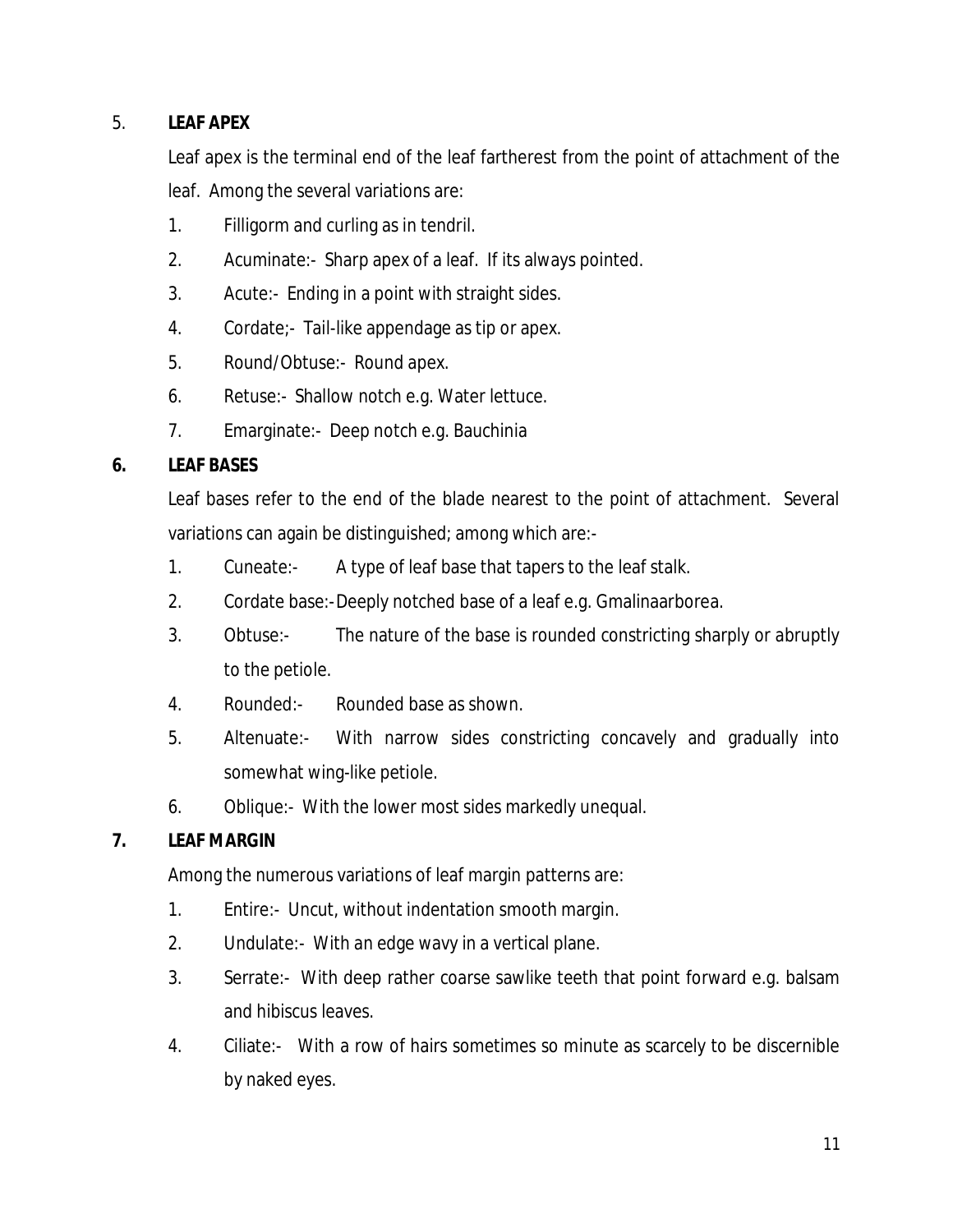- 5. Dentate:- Teeth almost (1) per pendicular to the mid-rib.
- 6. Lobed:- With incishs or sinuses not more than half way from margin to mid-vein e.g. Triplochifonseleroxylon.
- 7. Parted:- Here the incision are nearly reaching the mid-rib.

# **8. LEAF VENATION**

Venation is the arrangement of the veins and veinlets in the leaf blade. Tehre are 3 major types of leaf veination.

- 1. Parallel Veination:- This occurs when the veins run parallel to each other. It is common with monocots.
- 2. Reticulate Venation/Pinnate:- Is the irregular distribution of the veins and veinlets to form a network. This is characteristics of dicots.
- 3. Palmate Venation:- In this type of veination, 3 or more  $1^{\circ}$  veins diverge from the point of petiole, similar to the trees of a duck.

# **THE FLOWER**

The study of flower is very important because it helps greatly in tree identification. The flower is the reproductive organ which produces pollen grains and seeds during sexual reproduction in plants. Flora parts are conservative and less affected by the environment than other traits. A flower is termed solitary or auxillary when it appears singly in the axil of ordinary foliage leaves. When several flowers are arranged on a common peduncle, the arrangement is referred to as inflorescence. A flower is sessile when pedicel (flower stalk) is absent, otherwise it is pedicellate. An inflorescence flower may be determinate or indeterminate. It is determinate when the terminal or central flower matures first thereby arresting the growth by elongation of the primary axis. It is indeterminate when the lower flowers mature first, and the inflorescence often elongating as the flowers develop from the lower to the upper portions of the primary axis. A typical or complete flower is made up of four whorls – 2 lower accessory whorls – calyx and corolla, and two upper essential or reproductive whorls – androecium and gynoecium.

The petals and the sepals protect the flower at the bud stage, and in most cases give it the attractive look after the bud stage. The outer-most part of the flower is the sepals collectively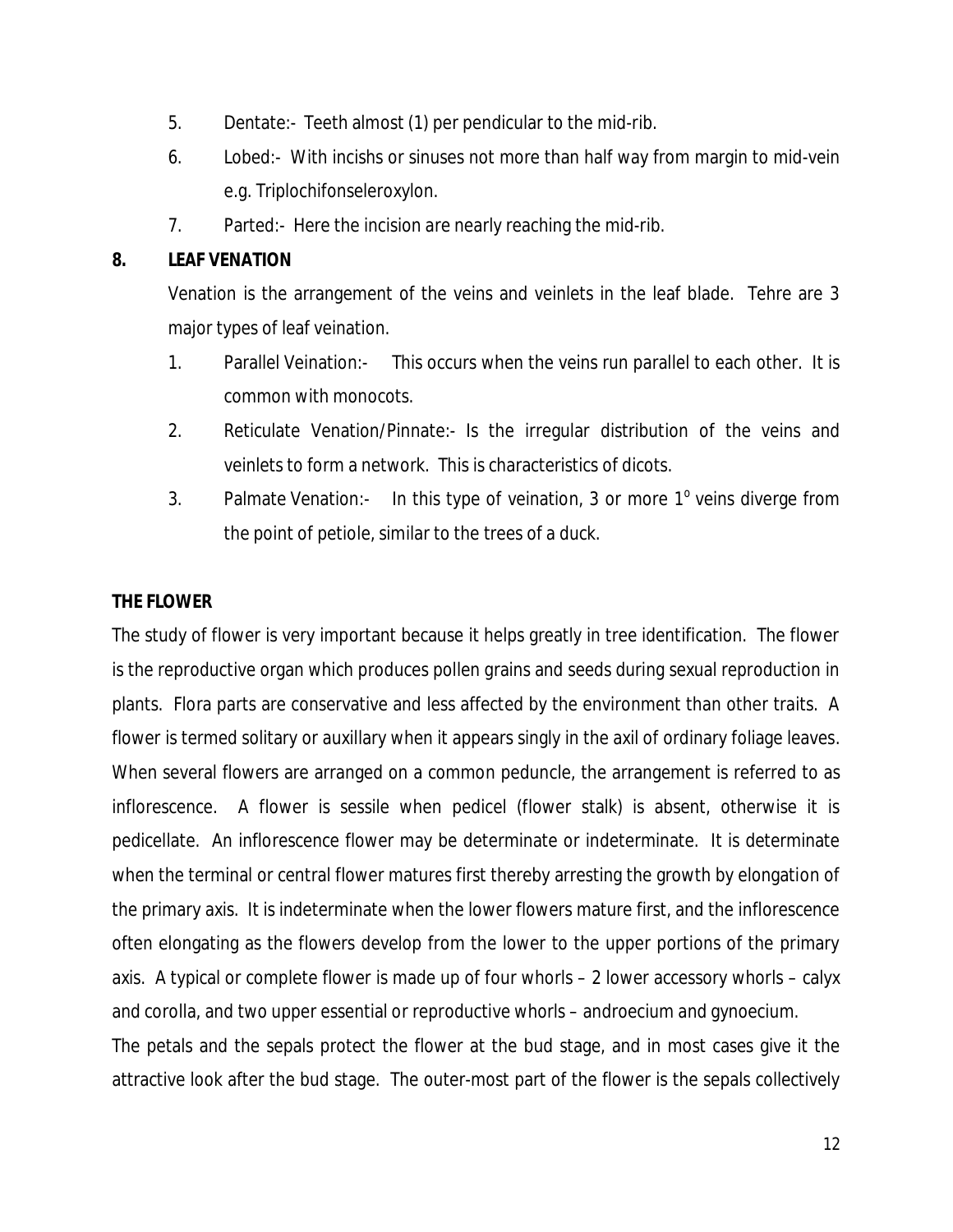called CALYX. In some spp, below this outer-most part of the flower are epicalyx e.g. Malvaceae family (Okro, Cotton, hibiscus etc).

When a flower has 5 sepals, it is said to be PENTAMEROUS.

Generally speaking, most flowers have 3 or 5 sepals. This is common with the cereal crops. The collective name for the petals is corolla. The essential or reproductive part of the flower is made up of the androecium is the male part of a flower and it consists of another and filament which are collectively called stamen.

The sign for representing this male part is . The remale part of the flower is gynoecium consisting of stigma, style and ovary collectively called Pistil. The sign for representing this female part is .

The four whorls of the flower develop in an ascending order from the swollen suppressed end (thalamus) or receptacle) of the floral axis or stalk (pedicel). The shape of the receptacle/thalamus varies in flowers. Below the receptacle is the pedicel, followed by the peduncle or the stalk.

A stamen whiout the pollen grainse is said to be staninodes.

Drawing

#### **A TYPICAL FLOWER**

When a flower has the four whorls, it is said to be complete, but if one of the parts is lackened, the flower is said to be incomplete. Stamen and pistil are regarded as the essential parts of the flower because both must be present either in the same or different flowers in order to have sexual reproduction and the resultant formation of seeds. If any of them (stamen and pistil) is missing in a flower, the flower is said to be imperfect while if both are present the flower is said to be perfect regardless of whether sepals and petals are present. Therefore all complete flowers are perfect, incomplete flowers may either be perfect or imperfect depending on whether or not both stamen and pistil are present. There are two types of imperfect flowers: 1. Pistillate and 2. Staminate.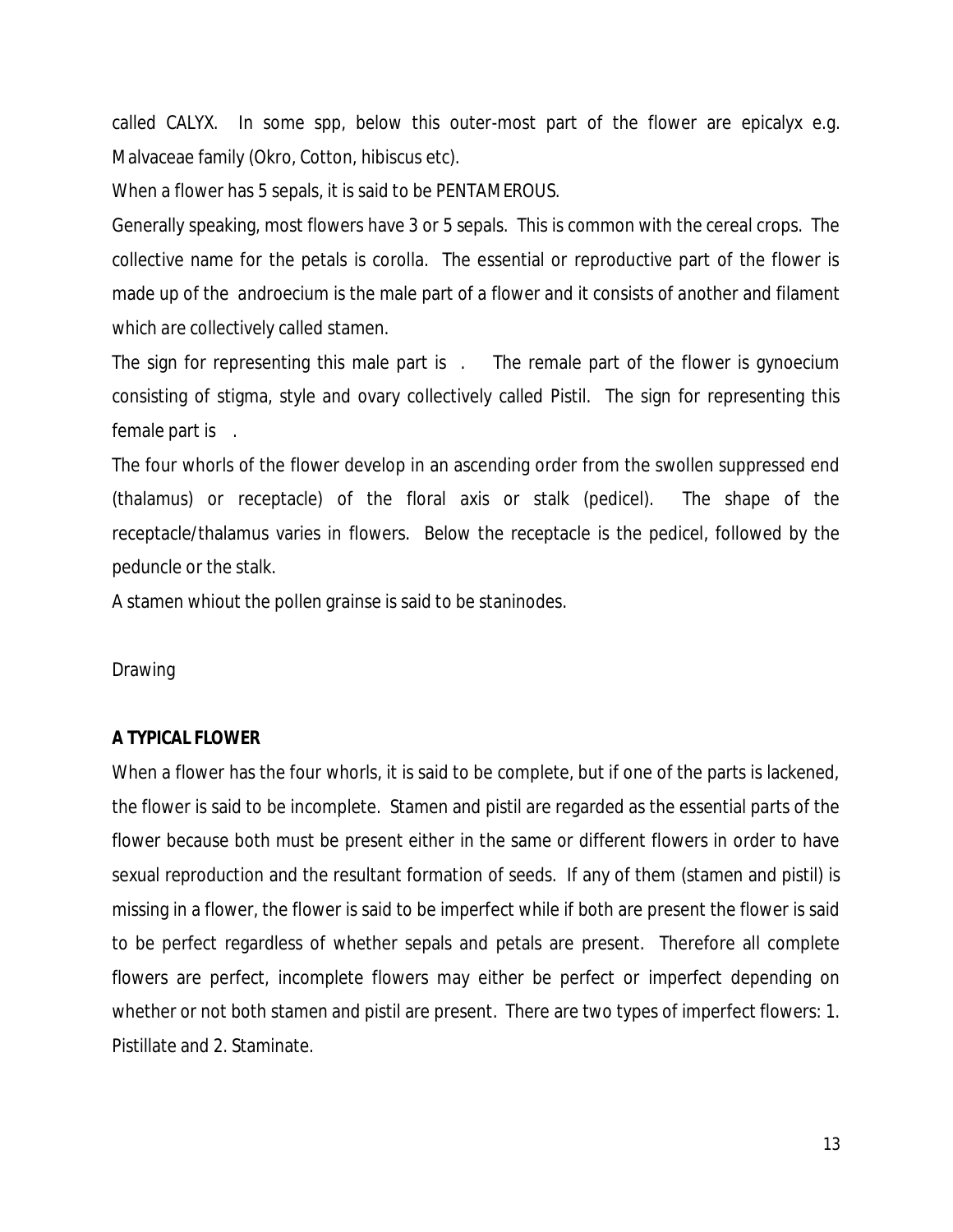Pistillate are flowers bearing only pistil while staminate are those bearing only the stamens. Based on the relative positions of the ovary to the flora parts, flower may be hypogynous, perigynous or epigynous.

1. Hypogynous flower:- In a hypogynous flower, the thalamus is either conical, convex, flat or slightly concave, and the ovary occupies the highest position on the thalamus, while the stamens petals and sepalo are separately and successively inserted below the ovary. The ovary is said to be superior e.g. cassia flower, hibiscus and mango flowers.

# Drawing

2. In a Perigynous flower:- the thalamus si cup-shaped with the gynoecium at its centre. The sepals, petals and stamens are found around the ovary. The ovary is also said to be superior e.g. pea, bean and also common in the family Papilionaceae e.g. Bauhinia.

# Drawing

3. Epigynous flower:- In an epigynous flower, the ovary of the gynoecium is completely enclosed in the thalamus. The sepals, petals and stamens are on the top of the ovary. In this case the ovary is said to be inferior e.g. guava flower, cannalily and all members of the sunflower family. It is also common in the Rubiaceae family.

Drawing

# **FLORAL FORMULA**

# **Hermaphrodite** Calyx  $=$  K Corolla = C Gynoecium = G Family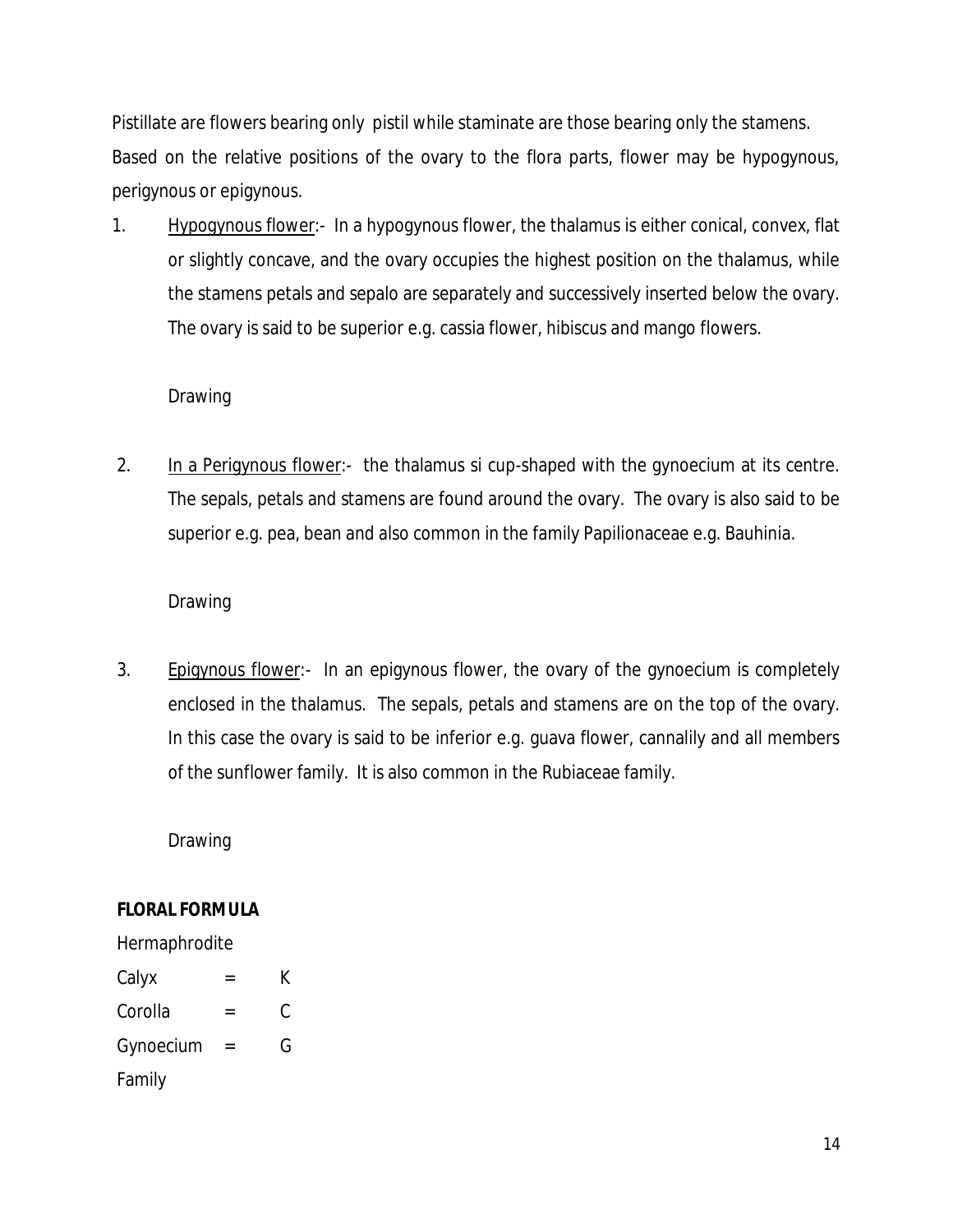Leguminaceae

Sub-families

- 1. Mimosaceae =  $K_{(5-4)}$   $C_{(5-4)}$  A & 10, 8 or 4 G1
- 2. Caesalpiniaceae
- 3. Papilionaceae

This symbol is used to represent irregular, zygomorphic or asymmetrical flower, while is for regular, actinomorphic or symmetrical flower.

4. Verbenaceae

# **SYMMETRY OF THE FLOWER**

Symmetry of the flower means the way in which the flora parts are arranged, particularly the petals and the sepals.

**IRREGULAR/ZYGOMORPHIC/ASYMMEFRICAL FLOWER** (.1.):- A flower is said to be irregular/zygomorphic/asymmetrical, when it can only be cut into two halves through one plane e.g. *Bauhinia Crotalania* flowers. The symbol .1. is used to represent this type of flower. REGULAR/ACTINOMORPHIC/SYMMETRICAL FLOWER:- A flower is said to be regular/actinomorphic/symmetrical when it can be cut through many planes. This is possible because of the similarity of the petals and the sepals of such flower. Examples of such flowers is hibiscus. The symbol used to represent this type of flower is ..

CALYX (sepals)

The word calyx is the collective name used to describe the sepals of a flower. Generally, calyx is greenish in colour, and when this is true in a flower, it is said to be SEPALOID. But when the calyx has other colours, it is said to be PETALOID. In some flowers, the sepals stand alone, are not united together. Such calyx is said to be POLYSEPALOUS, but when the calyx are united it is said to be GAMOSEPALOUS e.g. Bauhinia, hibiscus etc. Calyx of some flowers are modified hairs or scale. In this case they are called PAPPUS. This is common with the flowers of the plants in the composite family.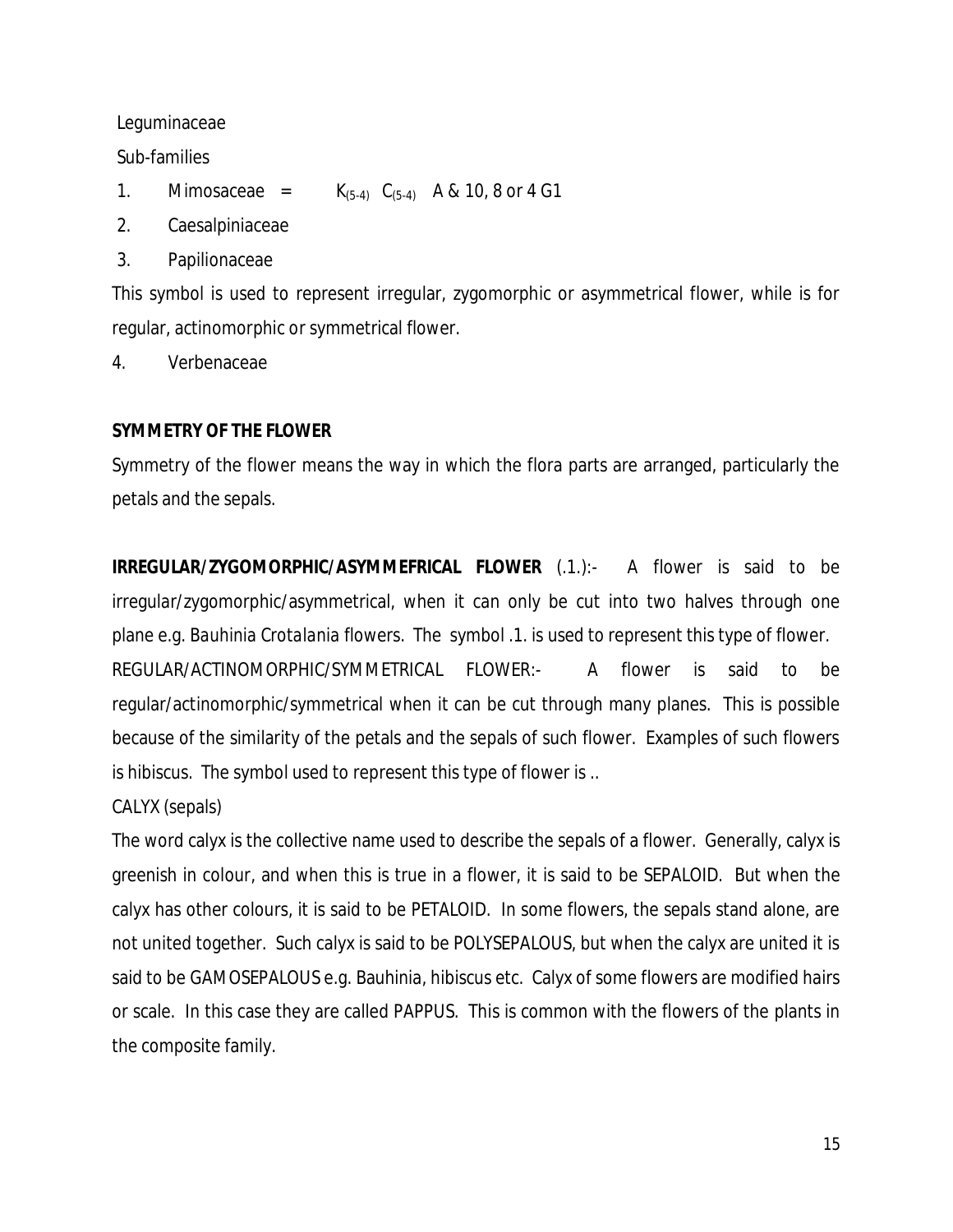Immediately the flower bud opens, in some flowers, the calyx will fall off. Such calyx are said to be CADUCUS. In other flowers, the calyx fall off later when the flower is mature. Suchcalyz are said to be DECIDOUS.

In some flowers, the calyx will still be attached to the fruit after the formation of the fruit. The calyx is said to be PERSISTENT. E.g. Eugenia and Tomato

# 2. **COROLLA (Petals)**

Petals of flowers are collectively called COROLLA. Usually the corolla is coloured other than green and contribute to the brightness of the flower. The odours of flowers are caused by essential oils and other chemical substances that are formed in special secreting cells usually of the petals. If nectarines secreting a sugary liquid are present, they are often located at the bases of the petals on their inner surfaces but they may occur at other places. The colour of the flower is usually as a result of the presence of anthocyanim or carotenoid pigments. Colours and odurs may be of importance in attracting insects that effect pollination.

There are different shapes of corolla.

# 1. **BELL-SHAPED/CAMPANULATE COROLLA**

When the shape of the corolla resembles that of a bell, as in bell flower (companula), gooseberry (Physalis) etc.

It is said to be companulate.

# Drawing

2. **TUBULAR COROLLA**:- When the corolla is cylindrical expanded from bse to apex, as in the central florets of sunflower, it is said to be tubular.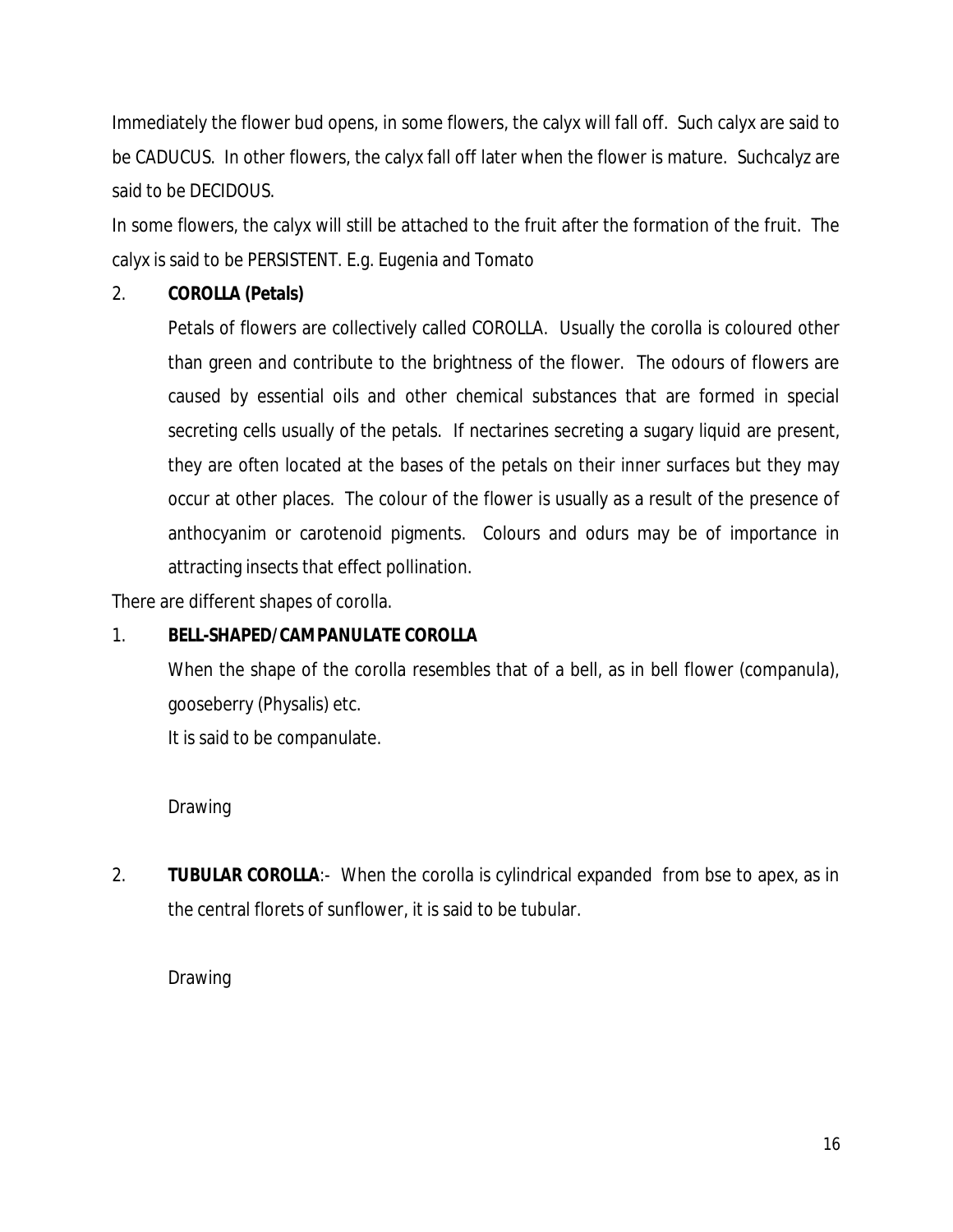# 3. **PAPILIONACEOUS/BUTTERFLY-LIKE**

The general appearance is like that of a butter-fly. It is composed of five petals, of which the outer-most one is the largest and known as the STANDARD petal, the two lateral ones, partially covered by the former, are somewhat like the two wings of a butterfly and known as the WINGS. The two inner most ones are the KEEL petals e.g. Crotalania, Papilionaceae family e.g. bean, pea, gram, butterfly pea etc.

Drawing

# **AESTIVATION**

Aestivation is the mode of arrangement of the petals or the sepals, especially the petals, in a floral bud with respect to the members of the same whorl (calyx or corolla)

# **TYPES OF AESTINATION**

There was four types of aestivation

1. Valvate aestivation:- When the members of a whorl are in contact with each other by their margin, or when they lie close to each other without any overlapping e.g. calotropis and Annona (madar).

Drawing

2. Twisted or contorted aestivation:- This occurs when one margin of the sepal or the petal overlaps that of the next one, and the other margin is overlapped by the  $3<sup>rd</sup>$  one as in cotton, chinia rose. The twisting may be in clockwise or anticlockwise direction.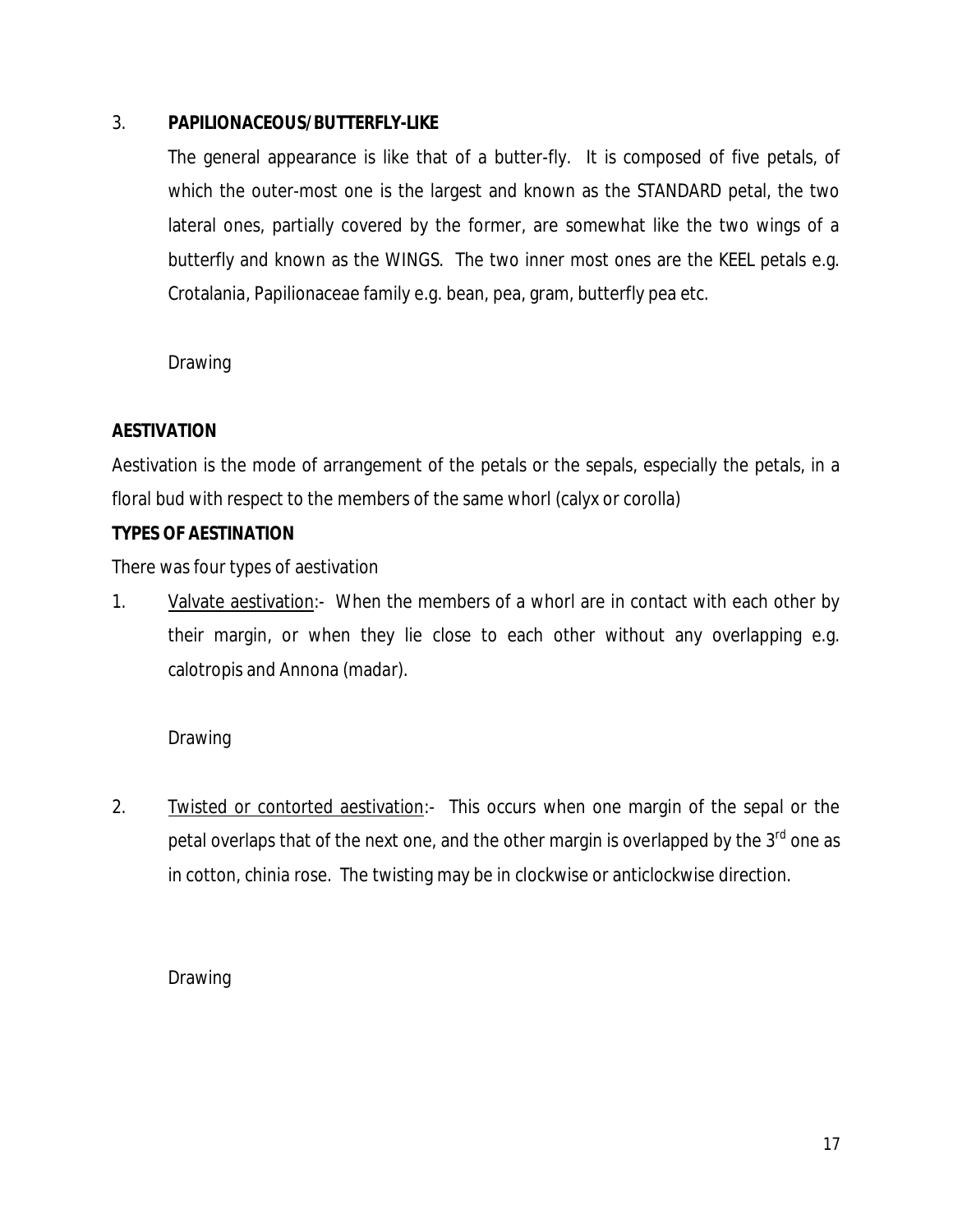3. **Imbricate aestivation** is said to occur when one of the sepals or petals is internal being overlapped on both the margins, and one of them is external, and each of the remaining ones is overlapped on one margin and it overlaps the next one on the other margin. Imbricate aestivation is xteristic of the family caesalpiniaceae.

# Drawing

4. VExillary aestivation:- This occurs when there are 5 petals, of which the posterior one is the largest and it almost covers the 2 lateral petals, and the latter in their turn nearly overlap the 2 auterior or smallest petals. Vexillary aestivation universally found in all butterfly like/papilionaceous corolla e.g. crotalaria.

# **THE ANDROECIUM**

This is the male part of a flower and it consists of a number of STAMENS. Each stamen also consists of filament, anther and connective. There are difference types of another, but the commest one is as shown below.

# Drawing

There are four pollen sacs in an anther, each containing the pollen grains. In some flowers, there are sterile anthers (authors without pollen grains). Such anthers are called STAMINODES. Stamens may be of the following types.

1. **Monadelphous stamens**:- When all the filaments are muted into a single bundle, but the anthers are free, the stamens are said to be monadelphous, As in Malvaceae family, hibiscus, cotton (Gossypium). In them, the filaments are united in tubular structure called the stamina tube, ending in free anthers.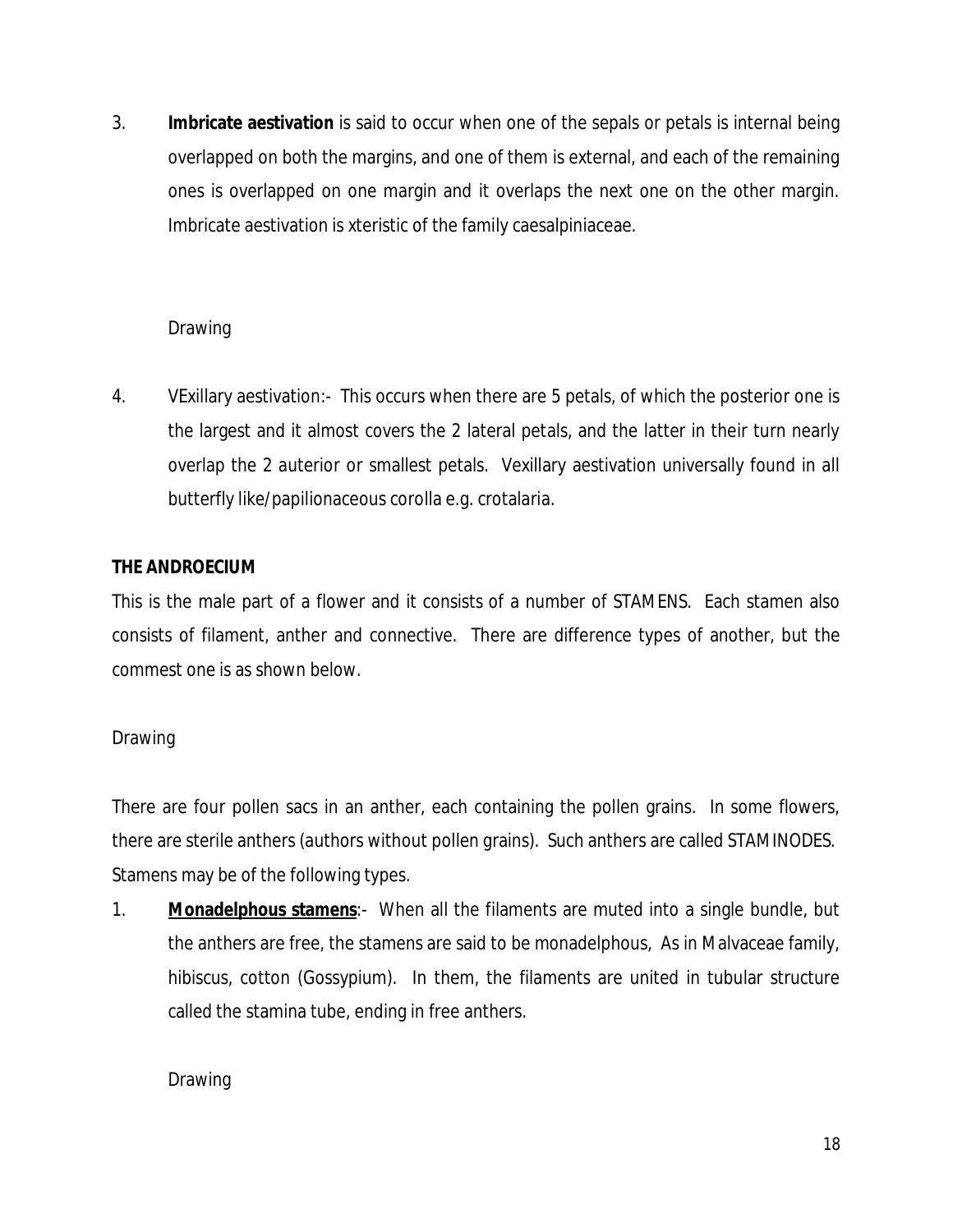2. **Diadelphous Stamens**:- When the filaments are united into 2 bundles, the anthers remaining free, the stamens are said to be diadelphous as in papilionaceae e.g. Crotalaria, butterfly pea etc. In them there may be altogether 10 stamens of which nine are united into 1 bundle and the  $10<sup>th</sup>$  one is free but this is not a rule.

Drawing

- 3. **Polyadelphous stamens**:- When the filaments are united into a number of bundles more than two, but the anthers are free, the stamens are said to be polyadelphous as in Bombax citrus etc.
- 4. **Syngenesious stamens:-** When the anthers are united together into a bundle or tube, but the filaments are free, the stamens are said to be syngenesious, as in compositae e.g. sunflower, marigold etc.

**Synandrous** 

# 4. **THE GYNOECIUM (PISTIL)**

Gynoecium is the female part of a flower; just as androecium is the male part. The gynoecium consists of the stigma, style and ovary. The pistil may be composed of one or more carpels. When it is one, it is said to be simple, and when there are many pistils, they are known to be compound. In the compound pistil, the carpels may be free, in such a case it is referred to as Apocarpous, but when the carpels are minted they are called syncarpous.

The ovules are attached to the inner wall of the ovary by a thin membrane called placenta. The arrangement of the ovules within the ovary is placentation. There are difference types of placentation.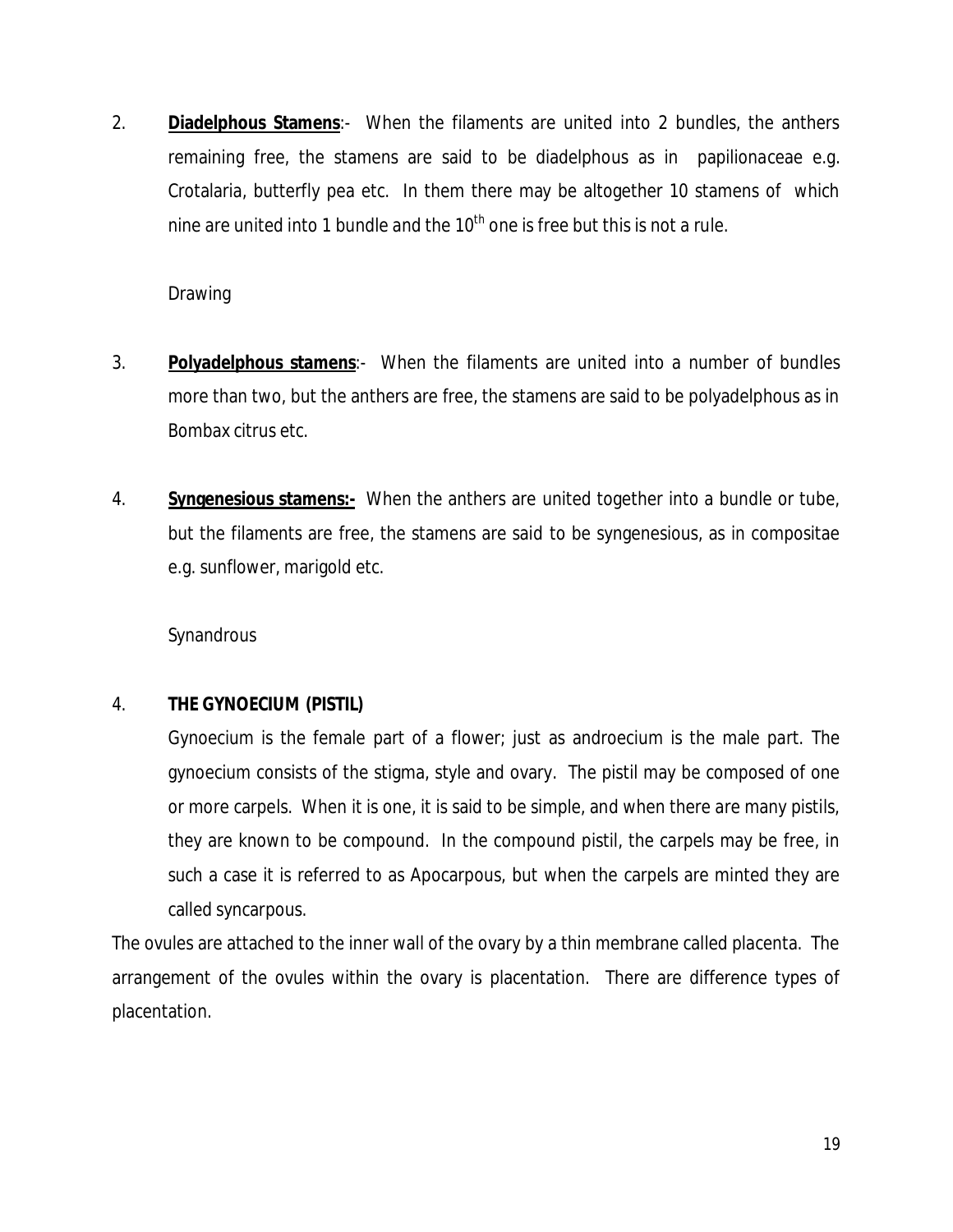# **TYPES OF PLACENTATION**

1. Marginal placentation

This is as shown in the diagram. Marginal placentation has single pistil monocarpous. This is characteristic of caesalpimiaceae and papilionaceae families.

- 2. Axil placentation has united carpels as in the diagram. This is common of Malvaceae family.
- 3. Perietal placentation

Typical example of parietal placentation is carica papaya (pawpaw).

4. Free central placentation

This type of placentation is typical of Entandrophyragma.

5. Sperficial placentation:- In this type, many carpels are fused together. Within the walls of the carpels are the ovules being attached. There are many chambers.

# **INFLORESENCE**

Infloresence is the arrangement of the flowers on the shoot that bears them.

**TYPES** 

A Raceme is an indeterminate single axis bearing pericellate flowers e.g. cassia, Brassica etc.

A spike is an indeterminate single axis bearxsessible flowers e.g. Amaranthus.

A panicle is an indeterminate branch system whose primary axis bears branched  $2^{\circ}$  axis and pedicellate flowers e.g. Delonix spp.

An Umbel is a descriptive term applied to infloresences whose flowers are pedicelled and the pedicels seemingly arisen from a common point at the stem or peduncle apex. In this case, it may be dterminate or indeterminate. Unibel is characteristic of coriander family or Umbelliferae.

A Head/Capitulum:- is an inflor. of sessile or nearly sessile flower on a very short or flattened axis producing a glabose or flat topped cluster. This type of inflor is xtic of sunflower or compositae family e.g. Marigold, sunflower, Tridax, Acacia

A CYME is a determinate inflor representing a reduction from a compound dichasium by lost of 2<sup>°</sup> axis producing a more or less flattened top or convex cluster.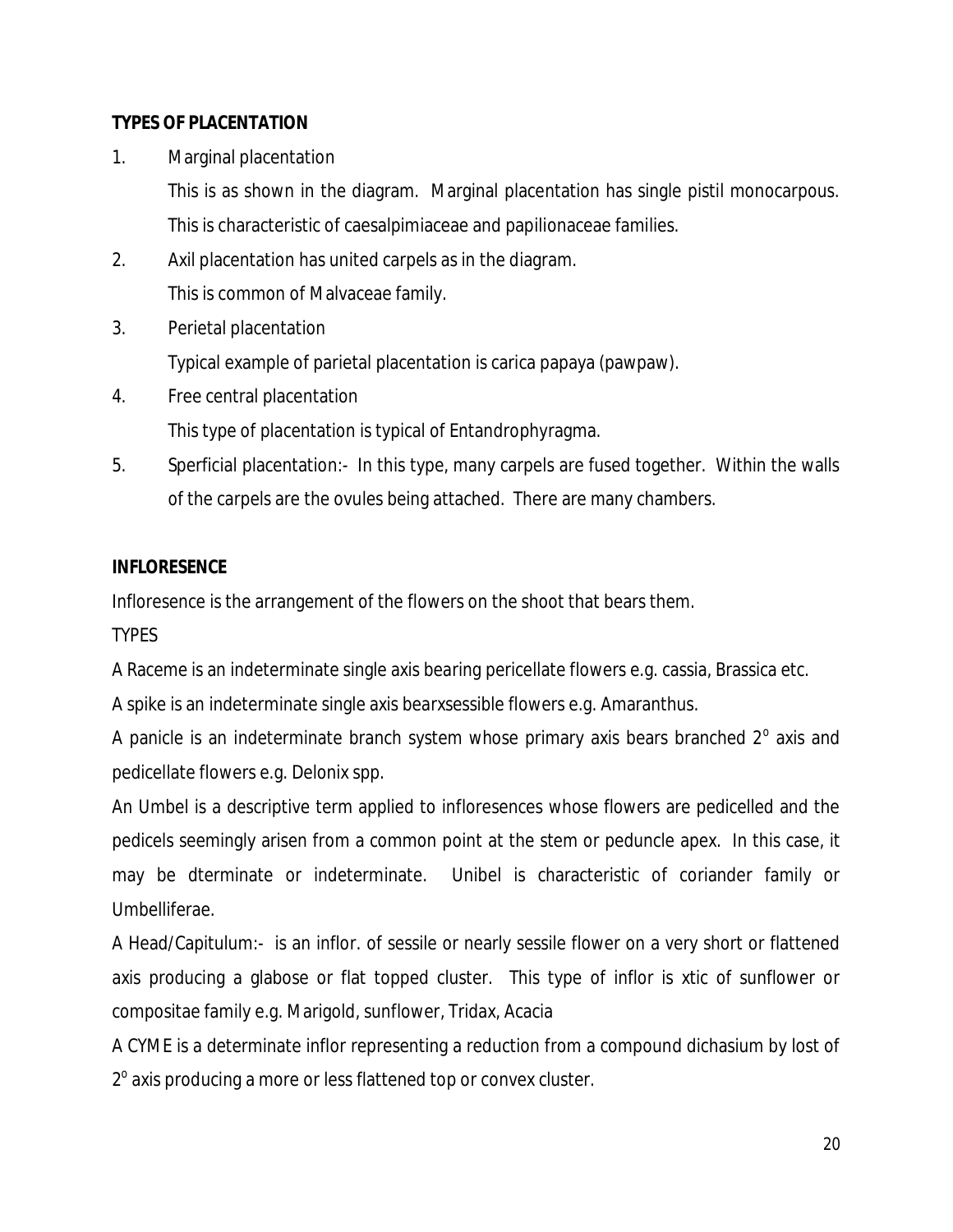**CAULIFLORY** is a condition when flowers are borne directly on main trunk, braches or short stalk e.g. Theobroma cacao (cocoa).

A NUDE flower has one/both sexes but lacks calyx or corolla.

# **FRUITS**

Fruits may be defined as the product of a ripened ovary, pistil/gynoecium of a flower. It is the seed containing organ of a plant. The ovules in the ovary develop into seeds. Fruits generally provide very reliable xters in the delimation of general and of families. Hence they are useful in the classification and identification. Fruits are classified on the basis of their descriptive features rather than on their descriptive features rather than on their comparative morphology and anatomy.

# **CLASSIFICATION OF FRUITS**

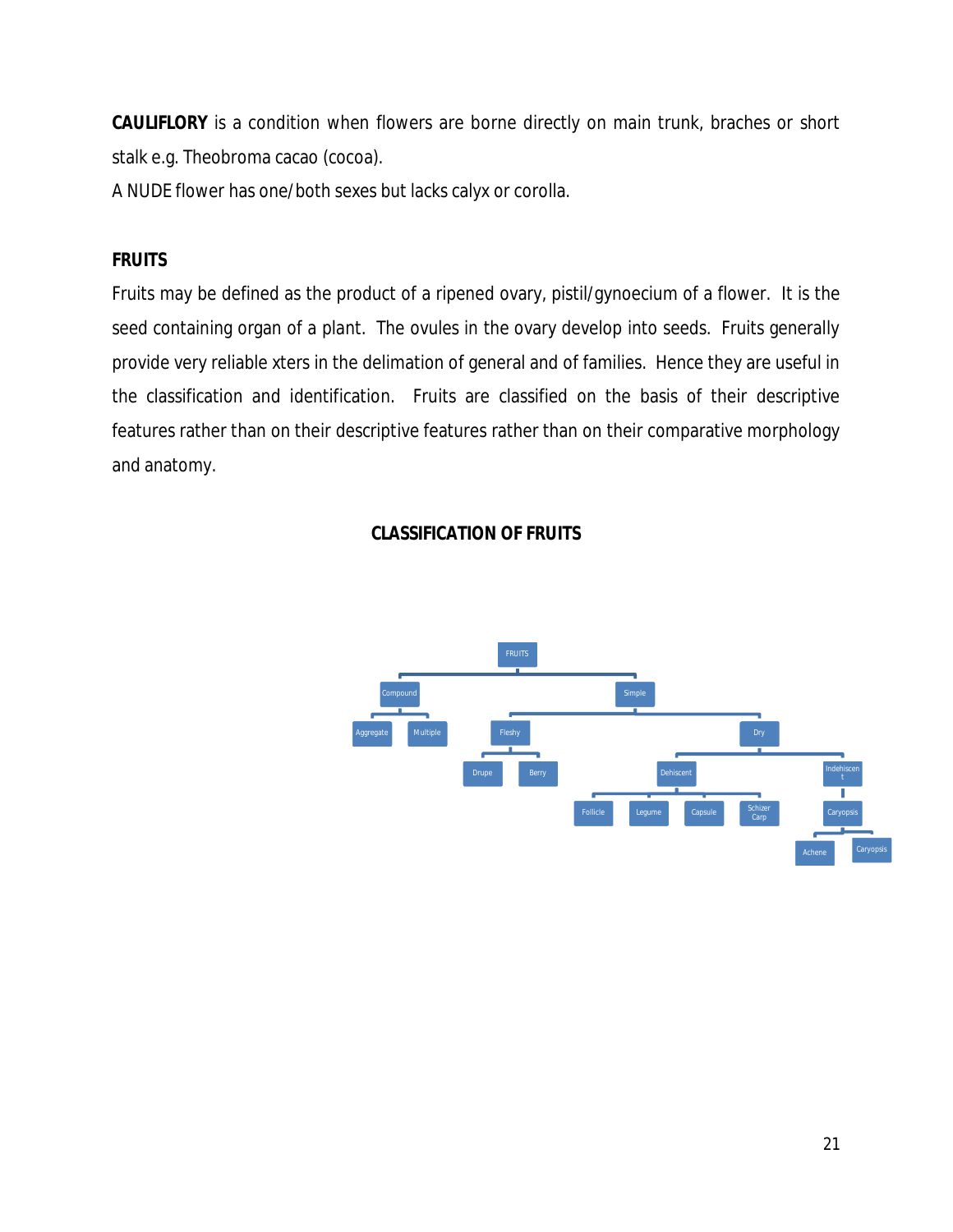# **Compound fruits may be aggregate or multiple.**

- 1. Aggregate fruits:- An aggregate fruit is a collection of simple fruits (or fruitlets) develop from the apocarpous pistil (free carpels) of a flower e.g. *Annonasquamosa*
- 2. Multiple fruits:- A multiple fruit is that which develops from a number of flowers i.e. from an inflor e.g. pineapple, FicusTreculia Africana. Simple fruits:- When only one fruit develops from the single ovary of a flower which without accessory part, it is said to be a simple fruit. A simple fruit may be dry/fleshy. The dry fruit may again bedehiscent, indehiscent or schizocarpic
- 1. Dry dehiscent fruits are those dry fruits that split open naturally, when ripe. They are usually classified accordance to the number of split which occur in the pericarp e.g. follicle, legume, capsule and schizocarp.
- 2. Follicle is a dry fruit formed from one carpel, which contains one or more seeds and splits down one side only e.g. Cnestis (false rubber) Asclepias (Sodom apple).
- 3. Capsule:- is a dry fuit formed from 2 or mor carpels which contains many seeds. It may open on one or several ways e.g. cotton, poppy seeds, castor oil.
- 4. SCHIZOCARP:- also a dry fruit, having many seeds and break up into several parts, each containing one seed e.g. cassias, desmodium and Lomentum. When legume is partitioned or constructed between the seeds into a number of one seeded compartments it is called LOMENTUM e.g. Acacia spp, Entadagigas, Aradius hypogeal

# 2. **Dry Indehiscent fruits**

These are dry fruits that do not split open naturally when ripe.

Achene:- This is the simplest possible fruit which consists of one seed surroundeb by a dry pericarp which does not split e.g. sunflower.

Nut is similar to achene, but it has hard and tough pericarp e.g. the hard part of cashew fruit. Many so called 'nuts' (e.g. groundnut, coconut) gar botanically not nuts at all.